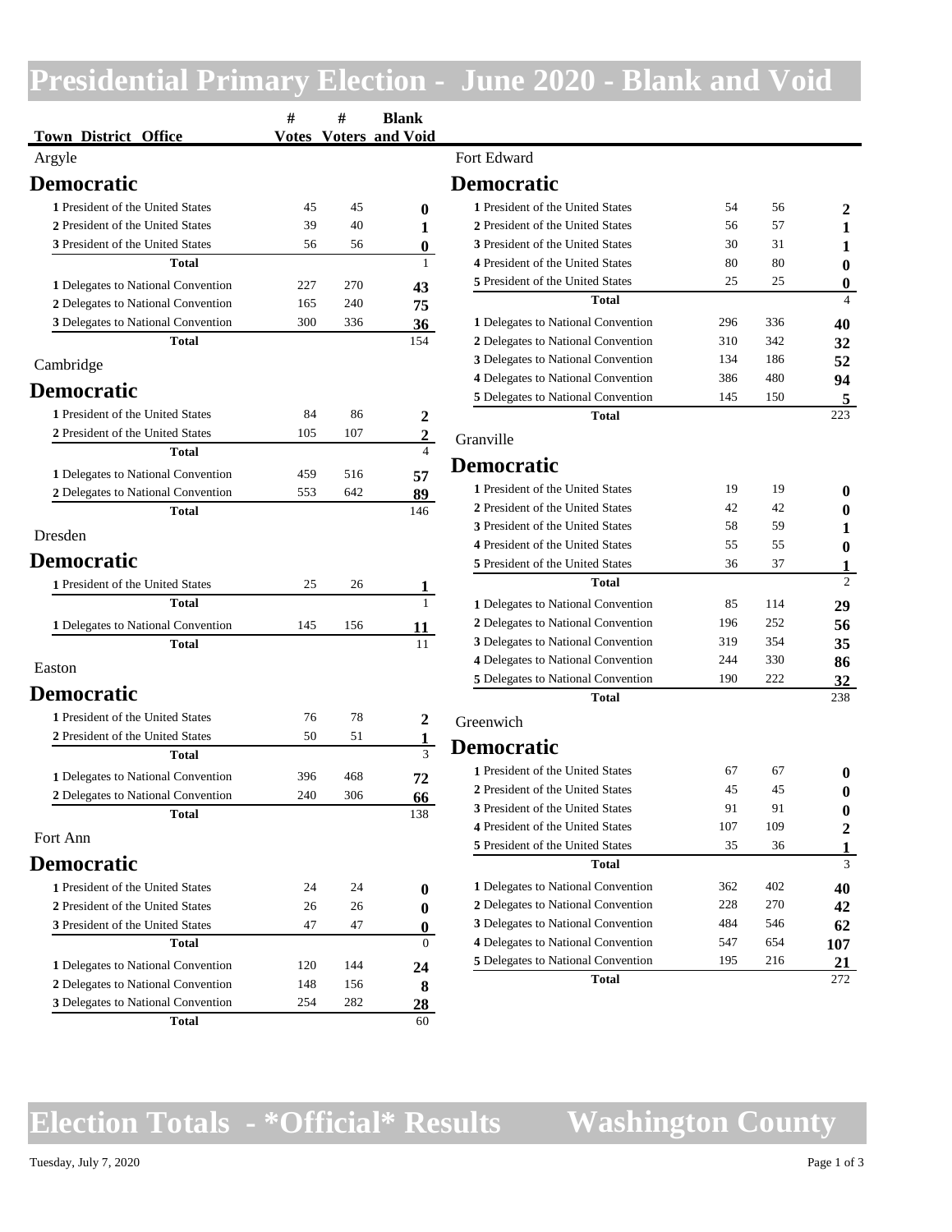## **Presidential Primary Election - June 2020 - Blank and Void**

| <b>Town District Office</b>        | $\#$<br><b>Votes</b> | $\#$ | <b>Blank</b><br><b>Voters and Void</b> |                                           |            |            |              |
|------------------------------------|----------------------|------|----------------------------------------|-------------------------------------------|------------|------------|--------------|
| Hampton                            |                      |      |                                        | Kingsbury                                 |            |            |              |
| <b>Democratic</b>                  |                      |      |                                        | <b>Democratic</b>                         |            |            |              |
| 1 President of the United States   | 24                   | 25   | $\mathbf{1}$                           | 1 President of the United States          | 53         | 54         |              |
| <b>Total</b>                       |                      |      | $\mathbf{1}$                           | 2 President of the United States          | 51         | 51         |              |
| 1 Delegates to National Convention | 128                  | 150  | 22                                     | 3 President of the United States          | 42         | 43         |              |
| <b>Total</b>                       |                      |      | 22.                                    | 4 President of the United States          | 52         | 52         |              |
| Hartford                           |                      |      |                                        | 5 President of the United States          | 29         | 29         |              |
|                                    |                      |      |                                        | <b>6</b> President of the United States   | 64         | 64         |              |
| <b>Democratic</b>                  |                      |      |                                        | 7 President of the United States          | 37         | 38         |              |
| 1 President of the United States   | 21                   | 21   | $\bf{0}$                               | 8 President of the United States          | 32         | 33         |              |
| 2 President of the United States   | 36                   | 37   | 1                                      | 9 President of the United States          | 57         | 57         | $\mathbf{0}$ |
| <b>Total</b>                       |                      |      | $\mathbf{1}$                           | <b>Total</b>                              |            |            | $\Delta$     |
| 1 Delegates to National Convention | 95                   | 126  | 31                                     | 1 Delegates to National Convention        | 297        | 324        | 27           |
| 2 Delegates to National Convention | 199                  | 222  | 23                                     | 2 Delegates to National Convention        | 284        | 306        | 22           |
| <b>Total</b>                       |                      |      | 54                                     | 3 Delegates to National Convention        | 218        | 258        | 40           |
| Hebron                             |                      |      |                                        | 4 Delegates to National Convention        | 268        | 312        | 44           |
|                                    |                      |      |                                        | 5 Delegates to National Convention        | 122        | 174        | 52           |
| <b>Democratic</b>                  |                      |      |                                        | <b>6</b> Delegates to National Convention | 337        | 384        | 47           |
| 1 President of the United States   | 118                  | 118  | $\bf{0}$                               | 7 Delegates to National Convention        | 203        | 228        | 25           |
| <b>Total</b>                       |                      |      | $\Omega$                               | 8 Delegates to National Convention        | 178        | 198        | 20           |
| 1 Delegates to National Convention | 630                  | 708  | 78                                     | 9 Delegates to National Convention        | 292        | 342        | 50           |
| <b>Total</b>                       |                      |      | 78                                     | <b>Total</b>                              |            |            | 327          |
| Jackson                            |                      |      |                                        | Putnam                                    |            |            |              |
| <b>Democratic</b>                  |                      |      |                                        | <b>Democratic</b>                         |            |            |              |
| 1 President of the United States   | 123                  | 123  | $\bf{0}$                               | 1 President of the United States          | 36         | 38         |              |
| <b>Total</b>                       |                      |      | $\Omega$                               | Total                                     |            |            | 2            |
| 1 Delegates to National Convention | 692                  | 738  | 46                                     | 1 Delegates to National Convention        | 197        | 228        | 31           |
| <b>Total</b>                       |                      |      | 46                                     | <b>Total</b>                              |            |            | 31           |
|                                    |                      |      |                                        | Salem                                     |            |            |              |
|                                    |                      |      |                                        | <b>Democratic</b>                         |            |            |              |
|                                    |                      |      |                                        | 1 President of the United States          | 42         | 42         |              |
|                                    |                      |      |                                        | 2 President of the United States          | 57         | 58         |              |
|                                    |                      |      |                                        | $\alpha$ Decoration of the UL in $\alpha$ | $\epsilon$ | $\sqrt{2}$ |              |

|                                    |     |     | .,  |
|------------------------------------|-----|-----|-----|
| 2 President of the United States   | 57  | 58  |     |
| 3 President of the United States   | 64  | 67  |     |
| <b>Total</b>                       |     |     |     |
| 1 Delegates to National Convention | 214 | 252 | 38  |
| 2 Delegates to National Convention | 317 | 348 | 31  |
| 3 Delegates to National Convention | 316 | 402 | 86  |
| Total                              |     |     | 155 |

**Election Totals - \*Official\* Results Washington County**